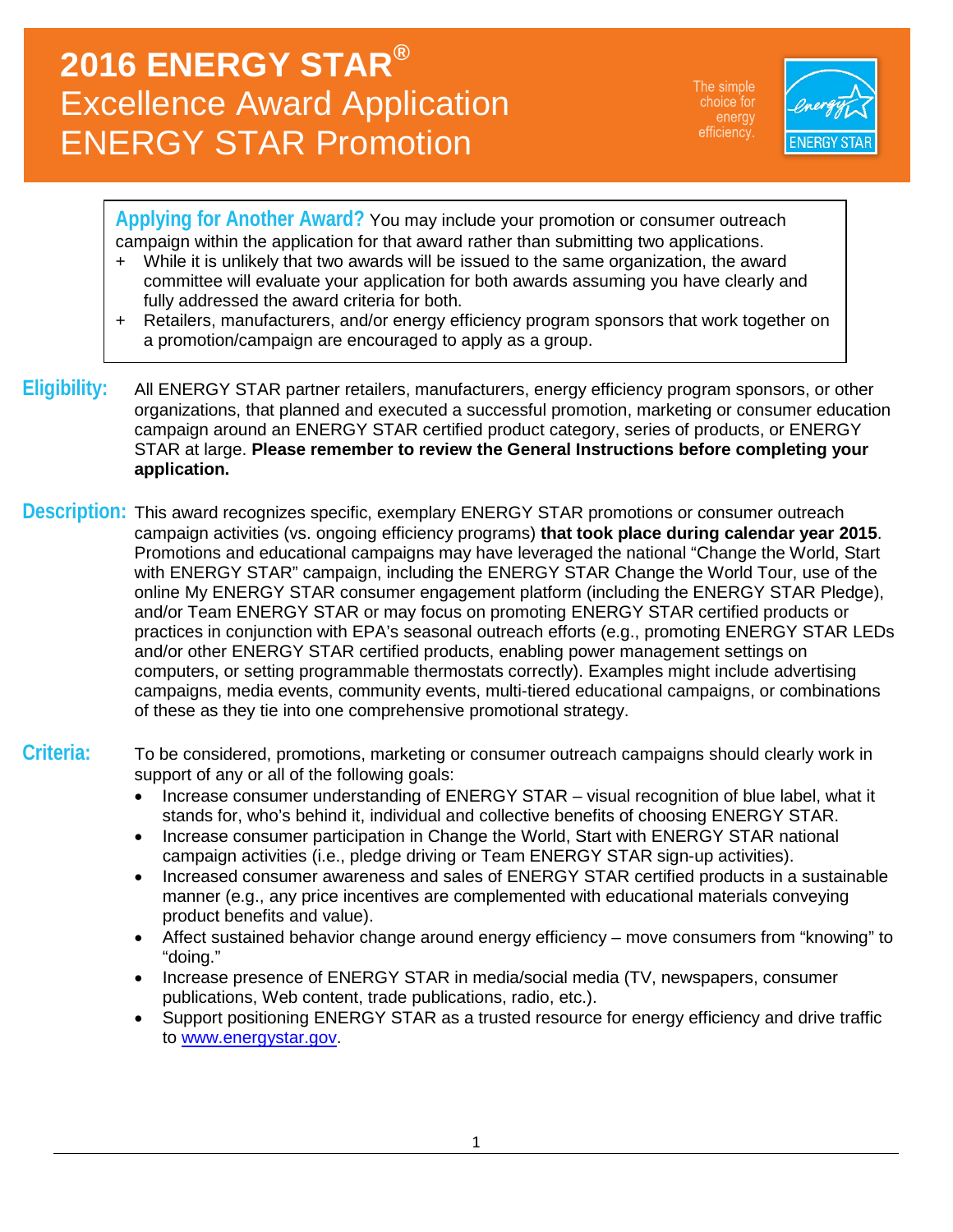# **2016 ENERGY STAR®** Excellence Award Application ENERGY STAR Promotion

The simple choice for energy



#### **Narrative:** Your narrative description should be no more than **three pages**, but may be accompanied by electronic samples of your campaign, advertisements, media kit materials, or other collateral representing your ENERGY STAR promotion, marketing, or consumer outreach activities. These supplemental materials will **not** count toward the page limit.

- **Executive Summary (300 words or less)**—-Please provide a brief overview of your organization and the highlights of key accomplishments that make you eligible for this ENERGY STAR award. In the event that you are chosen to receive an award, this text will be the basis for preparing a summary of your organization's achievements for our script, the event slideshow, and for the online *Profiles in Leadership*. Include all of the following information: company revenue; location of company headquarters; brief summary of company (2-3 sentences); and a summary of your **top three** 2015 ENERGY STAR accomplishments. The Executive Summary will **not** count toward the page limit.
- **Accomplishments**—Organizations applying for this award should provide **a detailed description of 2015 accomplishments** demonstrating how you have met the following required criteria.
- **Cumulative Accomplishments**—When highlighting cumulative accomplishments, please ensure that you include a timeframe (e.g., "saved \$3 million in 2015 and more than \$10 million since 2001").

### **Award Evaluation Criteria**

#### **Reviewers will look for the following,** *as appropriate to your activity***:**

- 1. Participation in ENERGY STAR's "Change the World, Start with ENERGY STAR" national campaign, including ENERGY STARs Across America, the ENERGY STAR Change the World Tour, use of the online My ENERGY STAR consumer engagement platform (including the ENERGY STAR Pledge), and/or Team ENERGY STAR
- 2. Promotions, marketing or consumer outreach campaigns focused on ENERGY STAR products or "practices." Correct use of the ENERGY STAR brand (and marks) and association with energy efficiency, environmental, and climate change education
- 3. Definition of ENERGY STAR as government-backed, associated with energy efficiency and environmental protection
- 4. Visual examples of how a nationally consistent "tone" was used to convey ENERGY STAR (see *ENERGY STAR Brand Book* for guidance: [www.energystar.gov/brandbook\)](http://www.energystar.gov/brandbook)
- 5. Tactics that work to create repeat sales and, ultimately, influence market share (vs. solely marketing a discounted price on a qualified product or giving a product away without a tie-in to retail to help drive consumers to purchase the next one)
- 6. Evidence of effective point-of-sale marketing, including online and/or in-store signage and retail sales staff training
- 7. Media activities that enhance consumer understanding of ENERGY STAR
- 8. Evidence of positioning of ENERGY STAR as a trusted resource for energy efficiency and driving traffic to [www.energystar.gov.](http://www.energystar.gov/)